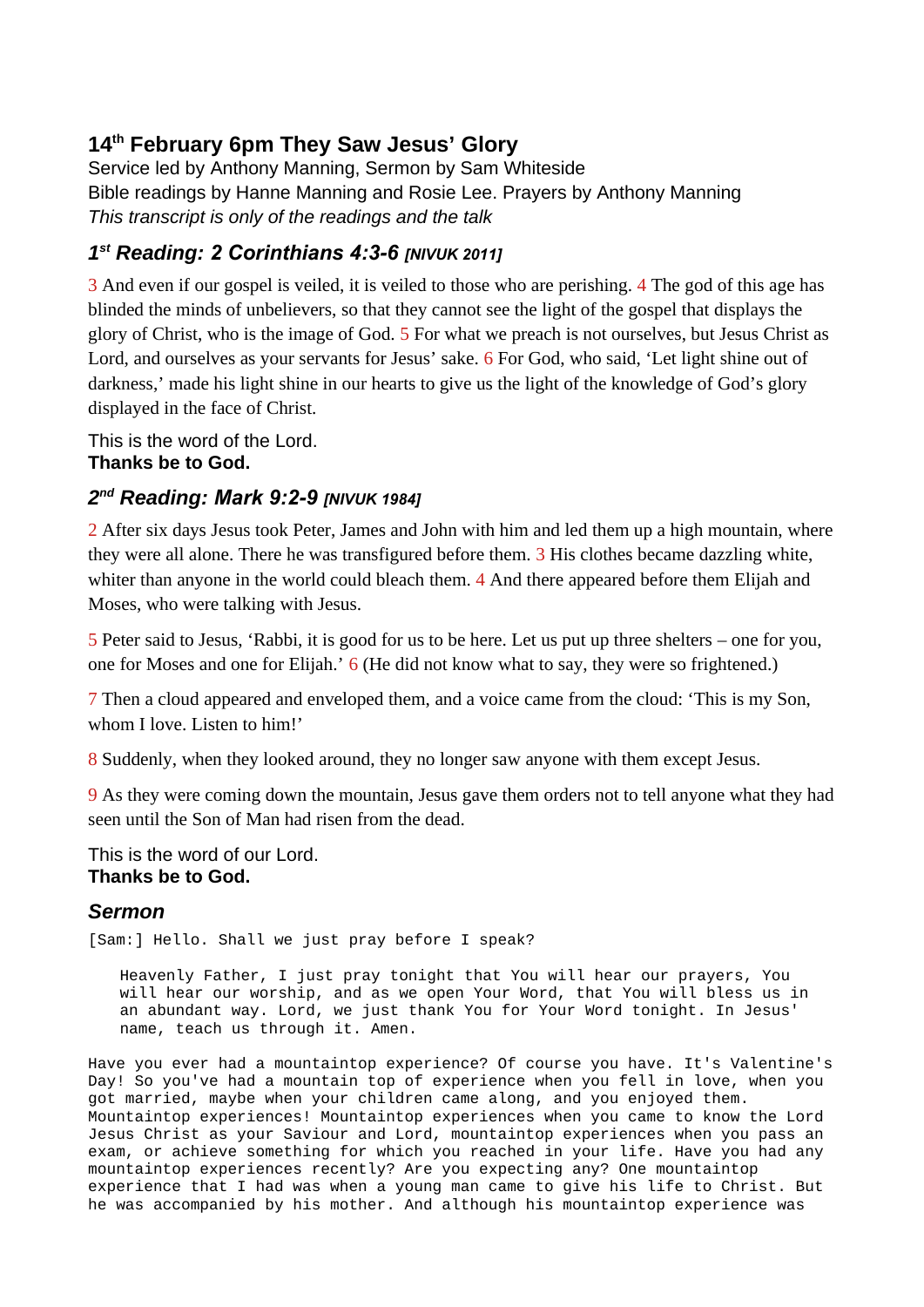coming to know the Lord Jesus Christ, that was great, and it was a great mountaintop experience for me because I'd known this young man for some years. But the greatest mountaintop experience on that occasion was this smile on the mother's face when her son came to know Jesus.

Are you expecting a mountaintop experience this week? This month? This year? Maybe several? The mountaintop experience that we experienced tonight in our reading, Mark 9 and verses 2-9, is an occasion, in fact the second occasion when Jesus took Peter, James and John up the mountain, on one of His missions, He took them with Him. And you remember that it was the same three disciples, Peter, James and John, who accompanied Jesus on the raising of Jairus' daughter. So a question for us tonight is how willing are we to accompany Jesus on missions? That's question number one. There will be several questions, as we go through tonight.

A word about the mountain: not named, but generally known as Mount Hermon. 9,200 feet high, about 12 miles north-east of Caesarea Philippi, quite a trek. I wonder how far we are prepared to go with Jesus on His mission? And are we finding it a little difficult, maybe because of COVID-19? And this Transfiguration probably occurred at night. Although Luke in his account, Luke 9 and verse 32, was careful to emphasise and show that the disciples were in fact awake. It wasn't a dream. They didn't dream this incident.

Also, in all that happened, did you realise, as we went through the reading tonight, that there was no communication between Moses and Elijah, and the disciples. They spoke with Jesus, it says, They spoke with Jesus. And I wonder why that was? Well of course, Moses and Elijah were not in their normal country, situation. They were in Heaven. And of course, and so was Jesus. He was transfigured before them. And that the disciples, Peter, James, and John, were on this planet still. And so the communication was between Elijah, Moses, and Jesus.

And you notice that they spoke about the Cross? Well, although they didn't say 'the Cross' in the Scriptures, they were talking about Jesus' departure, which would include the Cross, but they were talking about His Resurrection in the reading, Mark 9, verse 9, when Jesus gave them orders not to tell anyone. That was rather strange, wasn't it? But it was because they were not in the same situation as the prophets of old and Jesus were in their situation now. Peter, of course, true to life, suggests building three shelters (Mark 9, verse 5). And here's another question. How about our own impulses, our own ideas? Sometimes, sometimes we get into a certain situation, which God has taken us to, Jesus up the mountain, as it were, and we have our own ideas. What about those?

Well, there's some outlines, but what I want to get at tonight is really, let us think about what *we* see in the Transfiguration. What do we see? Do we see the glory of the sinless and perfect humanity of Jesus, ready to return home to Heaven? He could have done, because He was sinless. But He chose to share in human death. But more than that, to be the perfect sacrifice for sin, and the means, of course, by which salvation could be achieved. Surely every Christian's mountaintop experience! But the Transfiguration, although it was significant as an event, and, of course, was significant concerning the person of Jesus, it was also a very important part of the spiritual education of the disciples. "Listen to My Son, whom I love," said the voice from the cloud (Mark 9, verse 7). This event, you see, confirmed their faith, although they'd have been perhaps beginning to waver a bit. In the previous chapter, Mark 8, the disciples had been told that Jesus was going to suffer many things, and be killed (verse 31). And of course, anyone that follows Him must be prepared to take up his cross and follow (verse 34). So maybe the disciples' faith was wavering a bit at this time.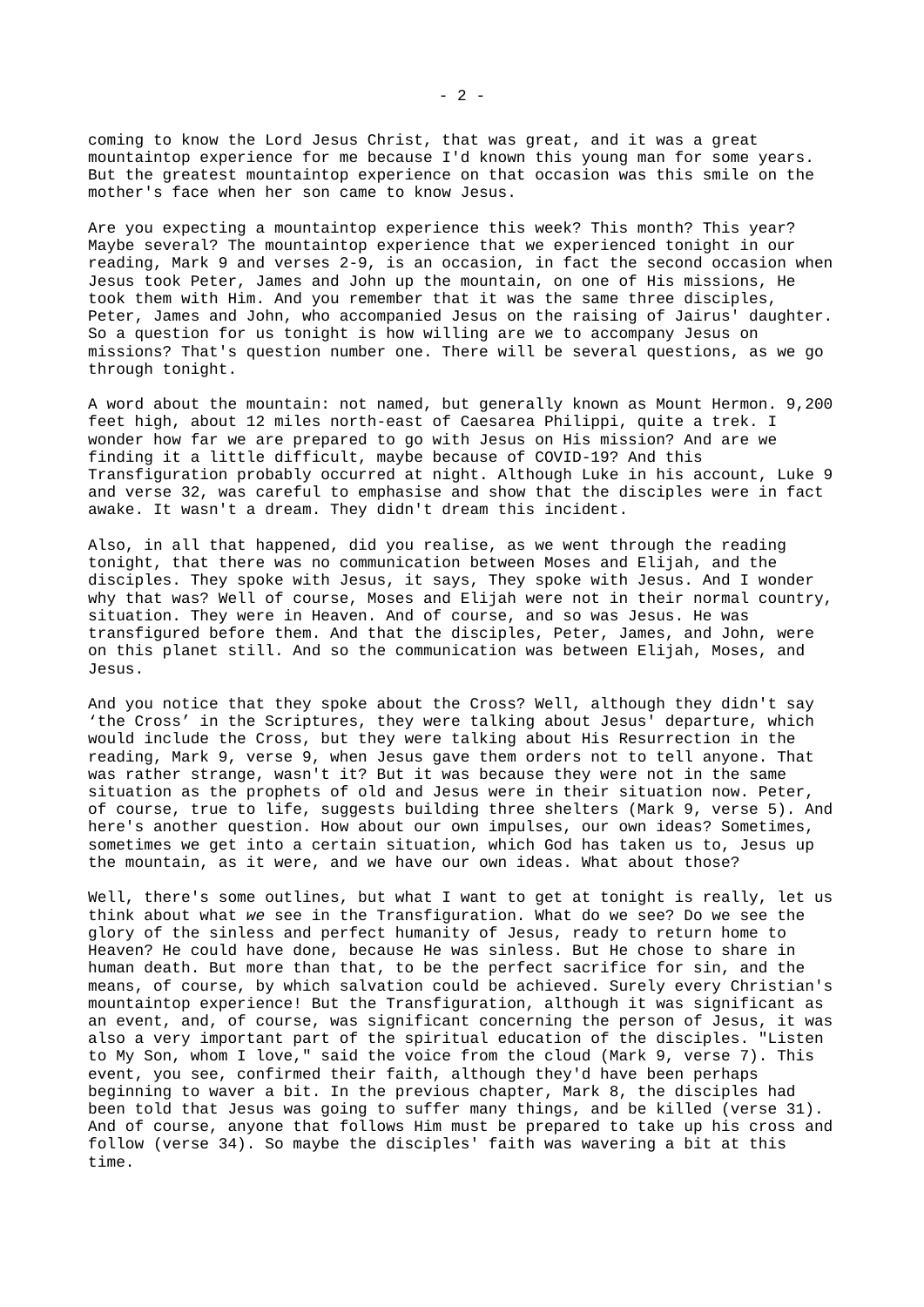And as we look forward from there to the future, the early church, we find the Transfiguration also had a profound effect on that church. 2 Peter 1 and verse 16 through 18 tells us, listen to what it says:

16 We did not follow cleverly invented stories when we told you about the coming of our Lord Jesus Christ, but we were eye-witnesses of his majesty. 17 For he received honour and glory from God the Father when the voice came to him from the Majestic Glory, saying, "This is my Son, whom I love; with him I am well pleased." 18 We ourselves heard this voice that came from heaven when we were with him on the sacred mountain.

How is our faith? How is our faith today, many years later? And how much are we listening to the Lord, and how much are we taking notice of the Holy Spirit's leading?

And then again, the Transfiguration also shows that the testimony of the Old Testament prophets, of whom Moses and Elijah were there, as representatives on the mountain, they also were being shown to the disciples before their very eyes. The prophecies that had been told were there before their very eyes. In Deuteronomy 18, and verse 15, it says

The LORD your God will raise up for you a prophet like me from among your own brothers, from your fellow Israelites. You must listen to him.

"You must listen to Him." Peter of course had been unwilling to do that. Remember (Mark 8:32) when Jesus was predicting His death, Peter was saying, "no, no, no, no, no, no." And Jesus had to rebuke him and say "Get thou behind me, Satan" or "Get you behind me, Satan."

It's a reminder that one way in which God speaks to us, one way in which Jesus speaks to us, is through the Scriptures. And the question is, are we listening? Are we listening? During the week I shared with Denise and Steve the fact that somebody asked once, "Where did Noah keep his bees during the flood?" And of course he kept them in the ark-hives. I hope you don't keep your Bible in the archives. Use it every day. Read it every day. It's necessary sometimes, and very often, for God to speak through His Word, the Bible.

And talking about scriptures, we had another reading tonight, 2 Corinthians 4 verses 3 to 6, that's those four verses. In 2 Corinthians, Paul talks in verse 3 of this chapter, and he talks about the veil. And he links it with 2 Corinthians 3 and 13, where the veil covered Moses' face. But there's another veil, the veil that is represented in our reading tonight, a veil that seeks to hide the present age from the glory of the Gospel of Jesus Christ. Satan was, and still is, seeking us to turn away from the light. Paul declares that man is made in the image of God, obviously linking it to Genesis 1:26. But sin has marred that image. However, Jesus is the light of the world (John 8:12). He shines in the heart of the believer. And the illumination that He gives accompanies regeneration. He shines, therefore any unbelief by mankind is not the obscurity of the message, but the hostility of humans, human beings. And that hostility is largely made up of not listening, not listening to Jesus when we have been told to listen to Him, just as the disciples at the Transfiguration on the mountaintop were told to listen to Him by the voice in the cloud.

So can I ask you to be bold. Go up the mountain, see the glory of God, listen to Jesus. You will have the light of life! And if you're already a Christian, go up again. We all need to go up and hear the voice every day. Your faith will be strengthened. Your life will be more abundant. It will be a mountaintop experience. And as a postscript: in the resurrection morning, when Jesus shall appear in the heavens, shining in all His glory, and His holy angels with Him, it will be a joyful time. He will be present. He will be present with us. And He will present us to the Father, saying, "These are the children You have given to Me." And we will rejoice together. What a mountaintop experience that will be!